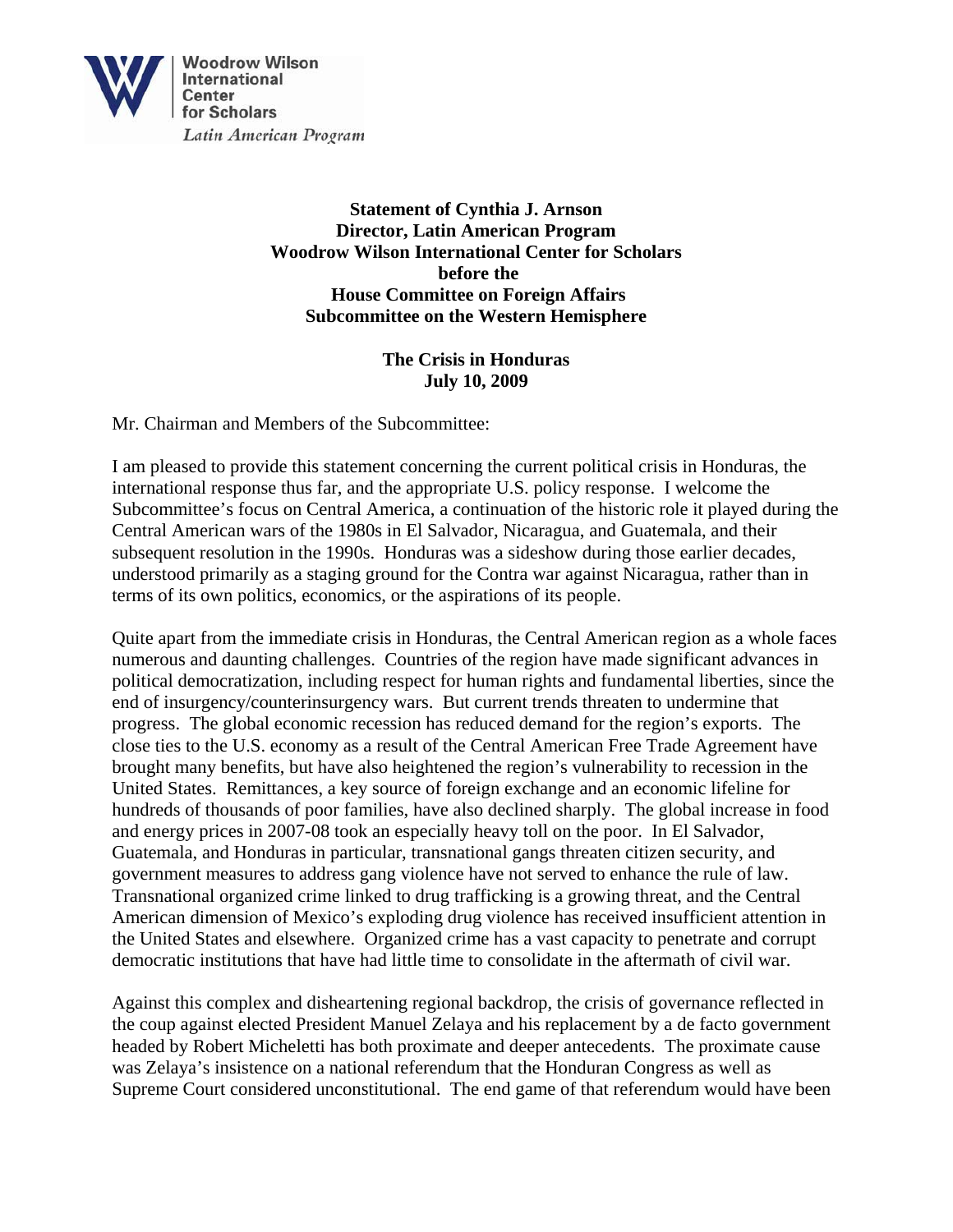to permit changing the constitution to allow Zelaya to run for a second term, and, apparently, to eventually convene a Constituent Assembly to draft a new constitution. Should these changes have taken place, Honduras would, indeed, have embarked on a path similar to that in Venezuela, Bolivia, Ecuador, and, to a lesser extent in Nicaragua, where elected presidents have spearheaded processes of constitutional reform that erode checks and balances, strengthen the power of the executive branch, and create alternative participatory mechanisms for the exercise of so-called "popular" democracy.

Quite apart from the immediate sequence of events that triggered the Honduran crisis, its deeper roots can be found precisely in the weaknesses and limitations that make the populist temptation in Latin America not only attractive but feasible: the weakness of Honduran democratic institutions, including its political party and judicial systems, the inadequacy of mechanisms of representation, and the failure of Honduras' economic growth and greater insertion into the international economy to overcome the country's endemic poverty and inequality. In Honduras as well as in other Latin American countries, weak institutions combined with various forms of political, economic, and social exclusion have provided the backdrop for the rise of new forms of populist leadership and governance. The growing friendship between President Zelaya and Venezuelan President Hugo Chávez—cemented by if not based on generous oil subsidies—and the Zelaya government's decision to join the Chávez-sponsored Bolivarian Alternative for the Americas (ALBA) were certainly factors contributing to greater polarization in Honduras. As political elites expressed fears about the country's direction, Zelaya himself reached out to popular sectors to consolidate his support base. The coup and the military's role in throwing Zelaya out of the country reflect the Honduran political system's inherent weakness and the absence of mechanisms and a legal framework to resolve political conflict through political means. Overcoming this basic crisis of governance must be an essential feature of any longterm, enduring solution to the current and highly unstable impasse.

International organizations—led by the Organization of American States—as well as numerous governments, including the United States, have rightly condemned the military's removal of an elected president from office and called for Zelaya's reinstatement. Latin American nations which have been timid in condemning democratic reversals short out outright coups have been unanimous in invoking the Inter-American Democratic Charter and other basic documents of the inter-American system as the basis for demanding Zelaya's return to power. Despite intense diplomatic efforts, the Organization of American States, under the leadership of Secretary-General José Miguel Insulza, has not been able thus far to broker a political compromise that would permit Zelaya's return to office. The acceptance of President Óscar Arias of Costa Rica as a mediator in the crisis is extremely positive, even though the first efforts to get the two sides together have been frustrated. President Arias has broad credibility in the region as well as world-recognized experience in brokering peace. It is notable that the Central American peace plan he devised in the 1980s linked the end of civil war to internal democratic reforms as an essential ingredient of peace.

The Obama administration has thus far handled the crisis in admirable fashion. U.S. officials have honored the commitment made to Latin American governments at the Fifth Summit of the Americas last April, to work collaboratively with regional leaders in the search for multilateral solutions to regional problems. President Obama joined other Latin American countries in